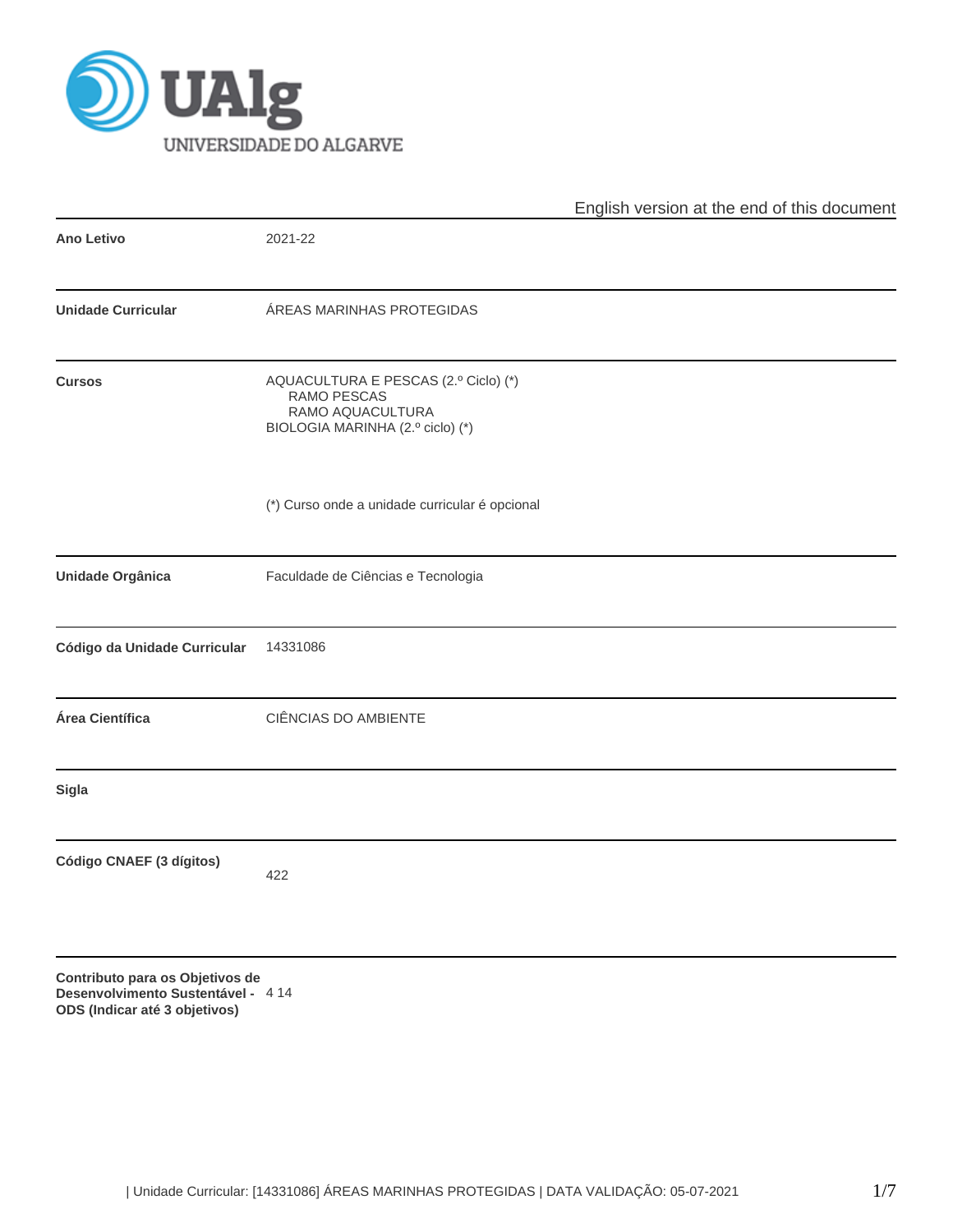

**Línguas de Aprendizagem**

Inglês.

**Modalidade de ensino**

Presencial

**Docente Responsável** João Carlos Serafim Varela

| <b>I DOCENTE</b>               | <b>TIPO DE AULA</b> | <b>TURMAS</b> | TOTAL HORAS DE CONTACTO (*) |
|--------------------------------|---------------------|---------------|-----------------------------|
| l Bárbara Bastos Horta e Costa | סד ּד               | T1:TP1        | 6T:2TP                      |
| David Maria Aguiar Abecasis    | ח ה                 | T1:TP1        | 4T: 4TP                     |

\* Para turmas lecionadas conjuntamente, apenas é contabilizada a carga horária de uma delas.

| <b>ANO</b> | <b>PERIODO DE FUNCIONAMENTO*</b> | <b>HORAS DE CONTACTO</b> | <b>I HORAS TOTAIS DE TRABALHO</b> | <b>ECTS</b> |
|------------|----------------------------------|--------------------------|-----------------------------------|-------------|
|            | S2                               | 15T; 12TC; 4O            | 84                                |             |

\* A-Anual;S-Semestral;Q-Quadrimestral;T-Trimestral

## **Precedências**

-

Sem precedências

## **Conhecimentos Prévios recomendados**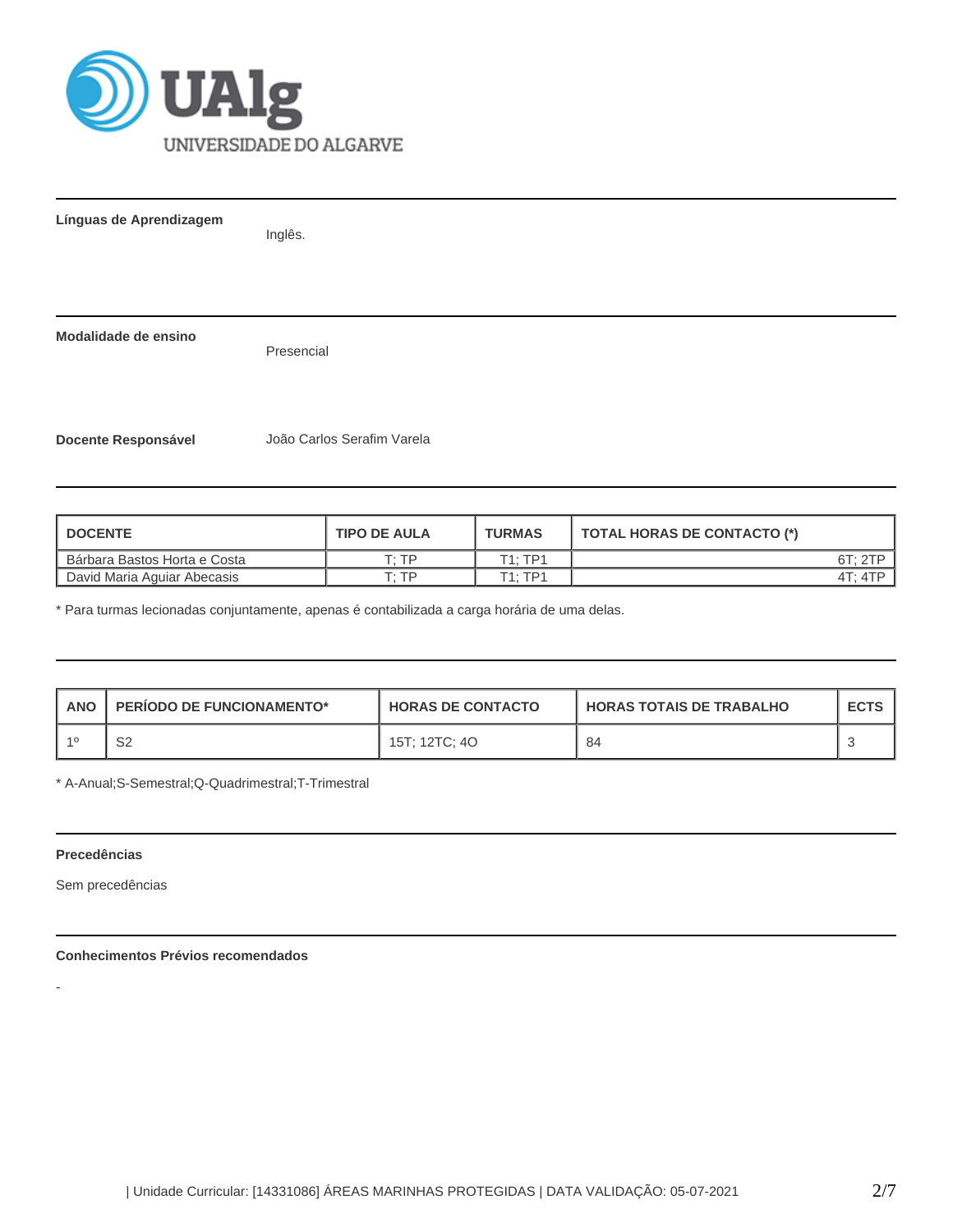

#### **Objetivos de aprendizagem (conhecimentos, aptidões e competências)**

Conservação do oceano através de áreas marinhas protegidas (AMPs); Definição de AMPs, tipos de AMPs e passos para a sua implementação; Eficiência de AMPS; Ciência relacionada com AMPs e redes de AMPs. Integração das componentes sociais, económicas e ecológicas das AMPs.

Os estudantes deverão: aprender o que são AMPs, os diferentes tipos e como têm sido usadas; compreender porque as AMPs são defendidas por acordos internacionais; aprender os critérios e princípios orientadores para a seleção, desenho e gestão de AMPs; compreender o conceito de conectividade e a sua importância para o desenho de redes de AMPS; compreender o papel das AMPs no contexto global de gestão do oceano.

## **Conteúdos programáticos**

- 1. O que são áreas marinhas protegidas (AMPs)?
	- Tipos e definições de AMPs
- 2. Seleção de AMPs
	- Princípios orientadores e critérios para a seleção e desenho de AMPs
	- Planos de gestão de AMPs
- 3. Redes de AMPs
- 4. Monitorização, indicadores e objetivos de longo-prazo
- 5. Eficiência de AMPs ¿ ciência as AMPs
- 6. Acordos internacionais para AMPs e situação atual
- 7. Futuro da conservação do oceano e do desenvolvimento sustentável

#### **Metodologias de ensino (avaliação incluída)**

Os tópicos teóricos serão apresentados em aulas e seminários (as aulas teóricas deverão também incluir apresentações pelos alunos); alguns exercícios teórico-práticos ajudarão a aprofundar alguns conceitos específicos sobre AMPs; a cadeira irá incluir uma visita a um parque marinho. A avaliação será através de apresentações feitas pelos alunos e/ou trabalho final/relatório de grupo e de um exame final.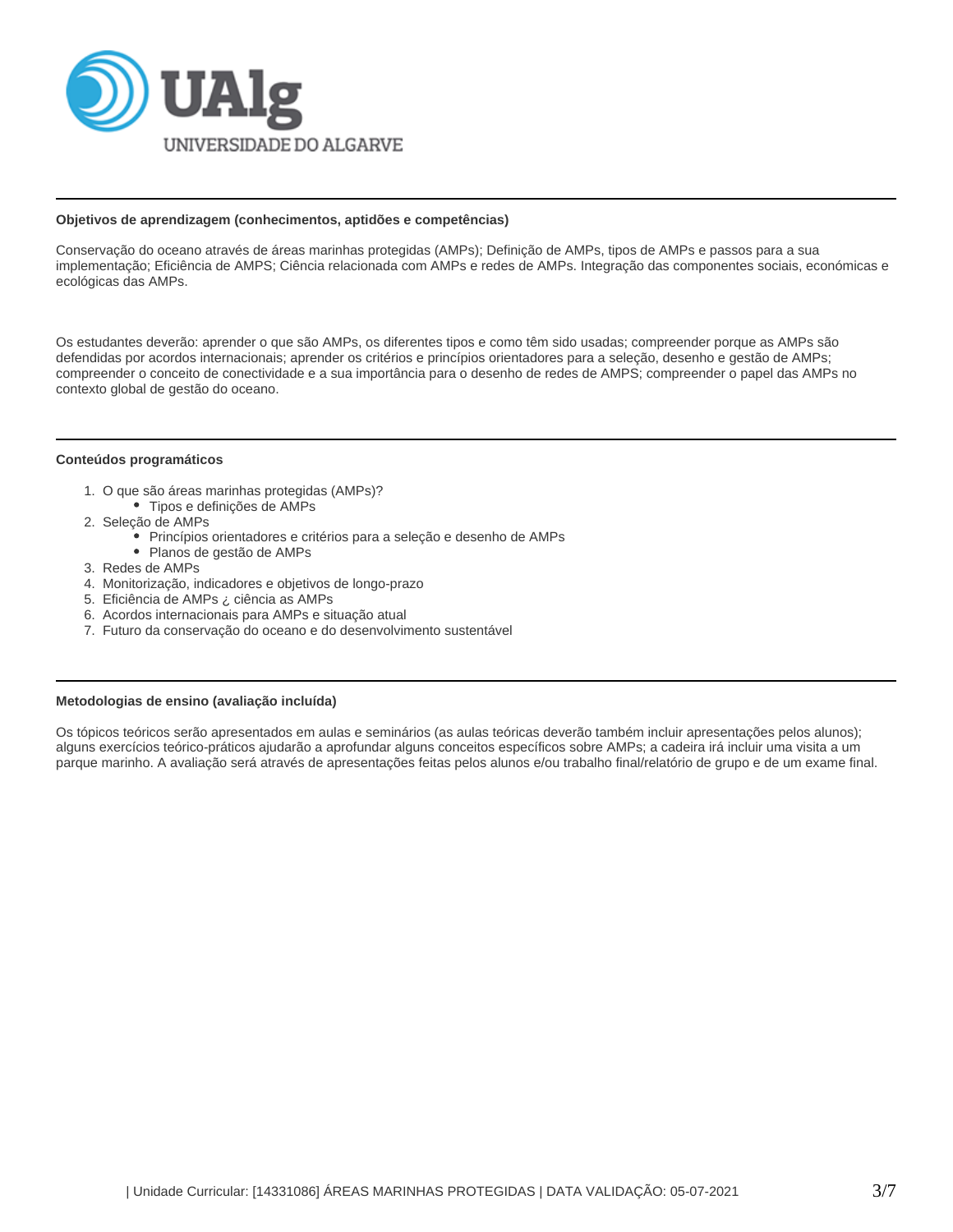

# **Bibliografia principal**

Examples:

Álvarez-Fernández et al. (2017). The management performance of marine protected areas in the North-east Atlantic Ocean. Marine Policy 76: 159¿168.

Claudet et al. (2010). Marine reserves: Fish life history and ecological traits matter. Ecological Applications 20(3): 830-839.

Gaines et al. (2010) Designing marine reserve networks for both conservation and fisheries management. Proc Natl Acad Sci USA 107, 18286-18293.

Gerber et al. (2005). A theory for optimal monitoring of marine reserves. Ecol. Lett. 8, 829-837.

Grorud-Colvert et al. (2014). Marine Protected Area Networks: Assessing Whether the Whole Is Greater than the Sum of Its Parts. PLOS ONE 9, e102298.

Spalding et al. (2016). Building towards the marine conservation end-game: consolidating the role of MPAs in a future ocean. Aquat. Conserv.: Mar. Freshwat. Ecosyst 26, 185-199.

Wells et al. (2016). Building the future of MPAs ¿ lessons from history. Aquat. Conserv.: Mar. Freshwat. Ecosyst 26, 101-125.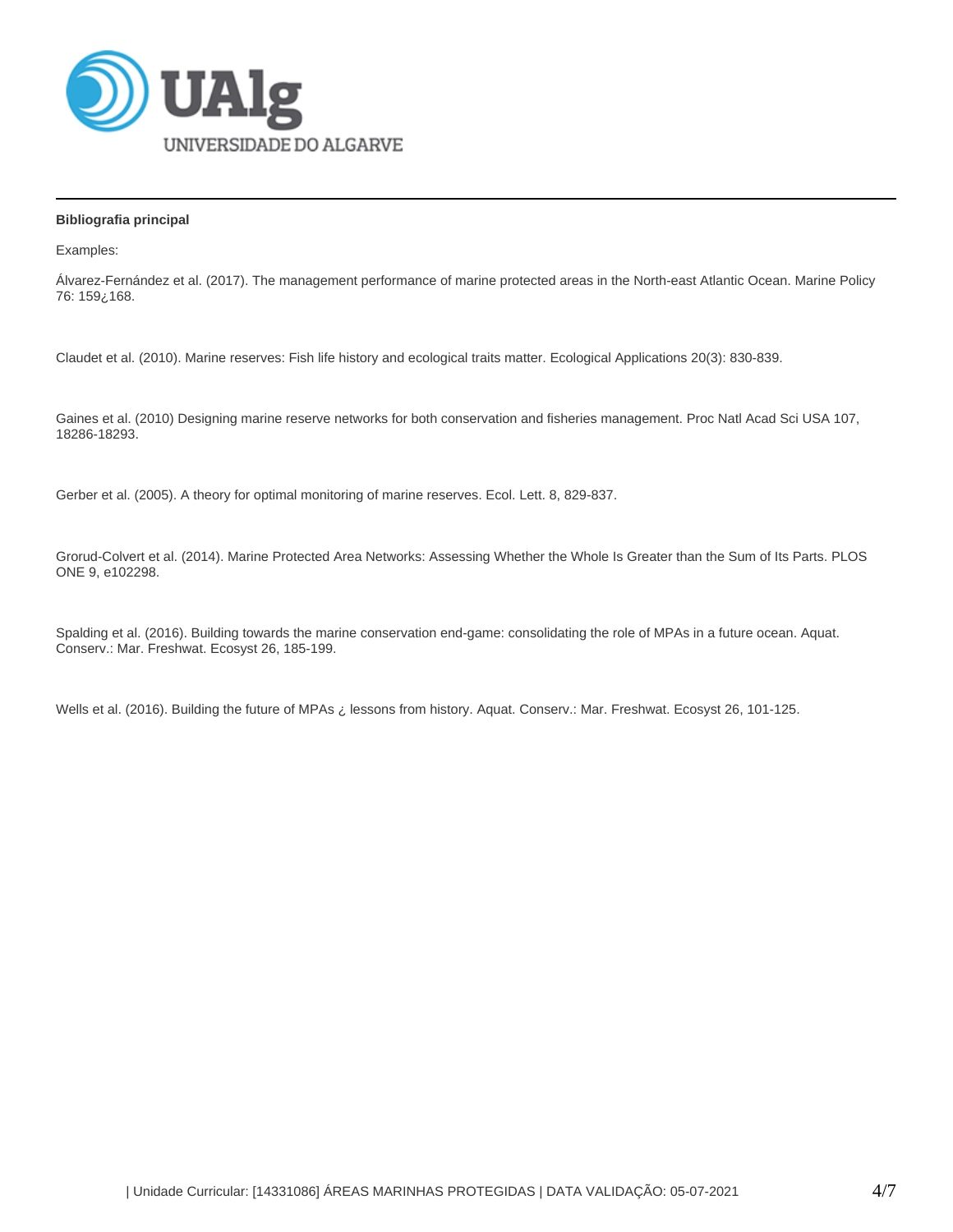

| <b>Academic Year</b>                                                                                   | 2021-22                                                                                                     |
|--------------------------------------------------------------------------------------------------------|-------------------------------------------------------------------------------------------------------------|
| <b>Course unit</b>                                                                                     | PROTECTED MARINE AREAS                                                                                      |
| <b>Courses</b>                                                                                         | AQUACULTURE AND FISHERIES (*)<br><b>BRANCH FISHERIES</b><br><b>BRANCH AQUACULTURE</b><br>MARINE BIOLOGY (*) |
|                                                                                                        | (*) Optional course unit for this course                                                                    |
| <b>Faculty / School</b>                                                                                | FACULTY OF SCIENCES AND TECHNOLOGY                                                                          |
| <b>Main Scientific Area</b>                                                                            | CIÊNCIAS DO AMBIENTE                                                                                        |
| Acronym                                                                                                |                                                                                                             |
| <b>CNAEF</b> code (3 digits)                                                                           | 422                                                                                                         |
| <b>Contribution to Sustainable</b><br><b>Development Goals - SGD</b><br>(Designate up to 3 objectives) | 4 1 4                                                                                                       |
| Language of instruction                                                                                | English                                                                                                     |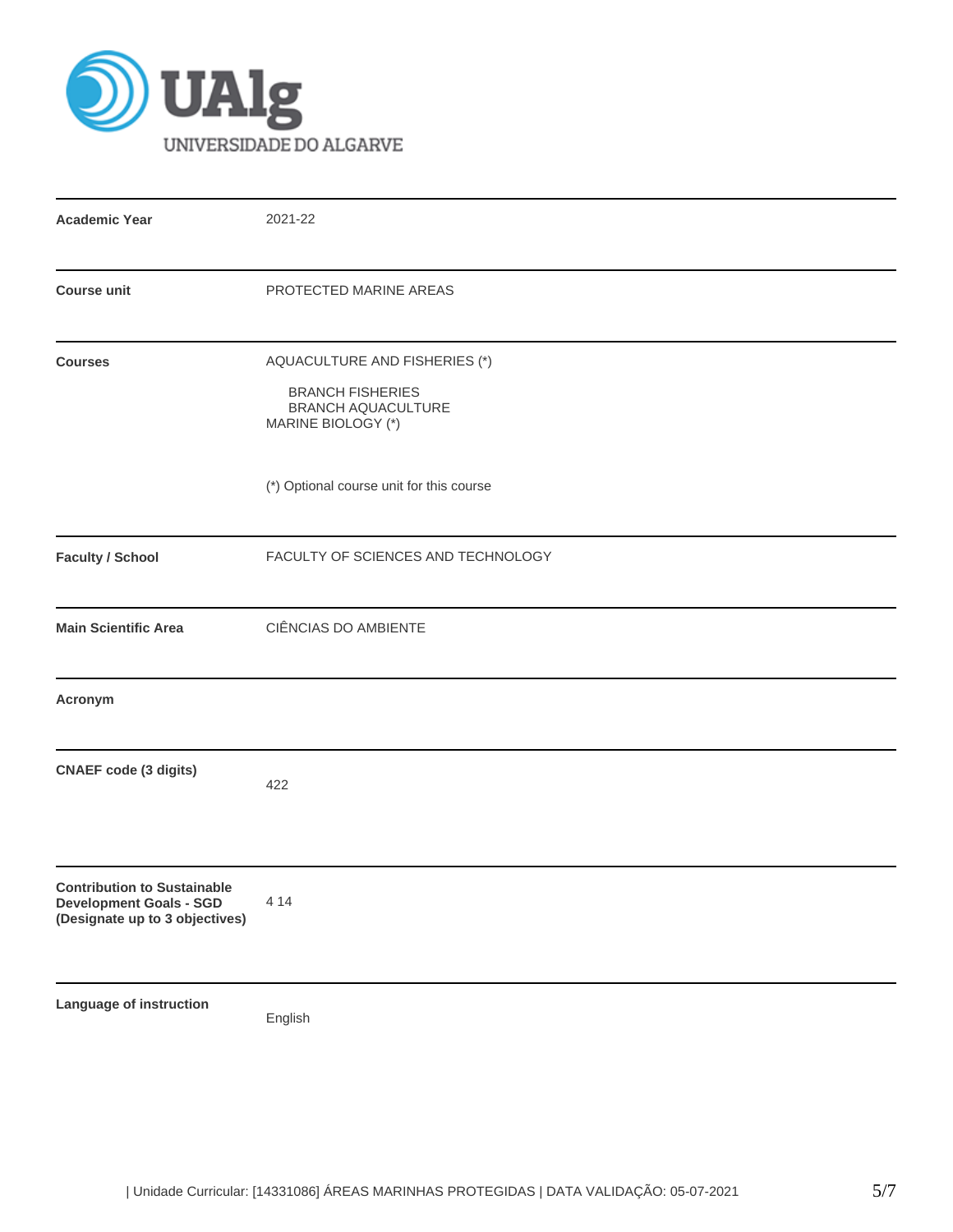

**Teaching/Learning modality**

Presential.

**Coordinating teacher** João Carlos Serafim Varela

| <b>Teaching staff</b>        | Type  | <b>Classes</b> | Hours (*) |
|------------------------------|-------|----------------|-----------|
| Bárbara Bastos Horta e Costa | סד יד | $T1 \cdot TP1$ | 6T: 2TP   |
| David Maria Aguiar Abecasis  | סד יד | T1. TP1        | 4T: 4TP   |

\* For classes taught jointly, it is only accounted the workload of one.

**Contact hours T TP PL TC S E OT O Total** 15 ||0 ||0 ||12 ||0 ||0 ||0 ||4 | |84

T - Theoretical; TP - Theoretical and practical ; PL - Practical and laboratorial; TC - Field Work; S - Seminar; E - Training; OT - Tutorial; O - Other

## **Pre-requisites**

no pre-requisites

-

#### **Prior knowledge and skills**

**The students intended learning outcomes (knowledge, skills and competences)**

Ocean conservation through marine protected areas (MPAs); Definition of MPAs, types of MPAs and steps for their implementation; Effectiveness of MPAs; Science of MPAs and networks of MPAs. Integrating social, economic and ecological aspects of marine protected areas.

Students are expected to: learn what are marine protected areas, the different types and how have they been used; understand why MPAs have been advocated by global agreements; learn the main guiding principles and criteria for selection, design and management of marine protected areas; understand the concept of connectivity and its central importance for the design of networks of marine protected areas; understand the role of marine protected areas in the context of global ocean management.